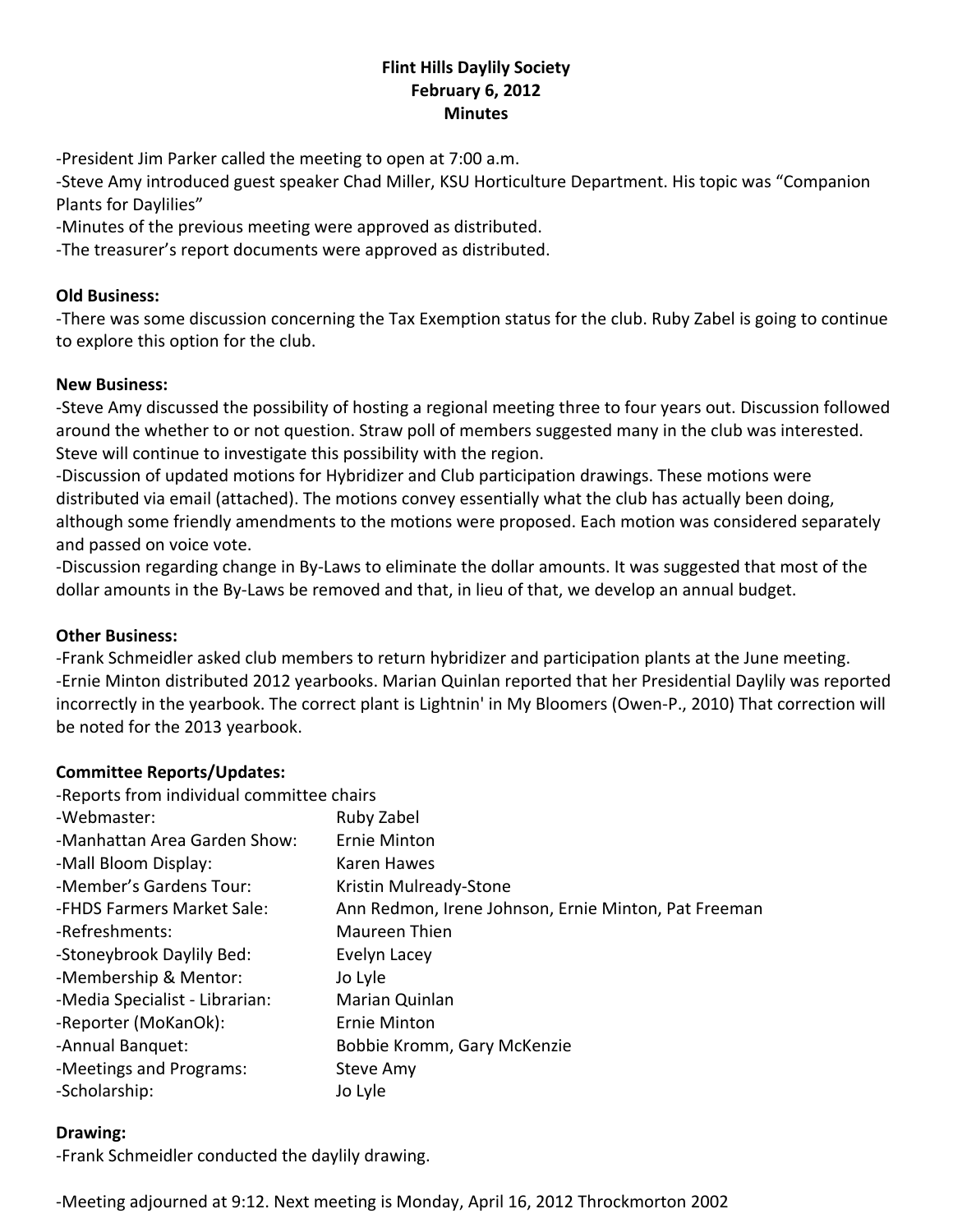### **Flint Hills Daylily Society April 16, 2012 Minutes**

‐President Jim Parker called the meeting to open at 7:00 a.m.

‐Jim Parker introduced Scott McElwain as guest speaker. Scott provided an update of the plans for the renovation of KSU gardens.

‐Minutes of the previous meeting were approved as amended. The following sentence "Discussion of updated motions for Hybridizer and Club participation drawings. These motions were distributed via email (attached)" was amended to read "…will be distributed via email"… and attached ‐The treasurer's report documents were approved as distributed.

#### **Old Business:**

‐There was some discussion concerning the Tax Exemption status for the club. Steve Amy indicated he had contacted AHS, but had not received a response.

‐Discussion of By‐Laws amendments to remove most of the dollar amounts in the By‐Laws and develop an annual budget was tabled until the June meeting for potential edit and first reading.

‐FHDS hosting another regional meeting was discussed again. It was moved and seconded to propose to Region 11, July 4<sup>th</sup> weekend 2015. Frank Schmeidler, Chad Miller, Steve Amy, and Ann Redmon will serve on the organizing committee.

#### **New Business:**

‐Steve Thien introduced Susan Schoenweis, K‐State Research & Extension‐ Fort Riley, to talk about the Fort Riley Victory Garden. Susan talked about the garden and the possibility of donating daylilies to the Garden. Plants are to be dug, washed and sized appropriately for planting and delivered either to Steve Thein's or Susan Schoenweis house no later than Saturday, April 21, 2012.

### **Other Business:**

### **Committee Reports/Updates:**

| -Reports from individual committee chairs                                                               |                                                                       |  |
|---------------------------------------------------------------------------------------------------------|-----------------------------------------------------------------------|--|
| -Webmaster:                                                                                             | Ruby Zabel                                                            |  |
| -Manhattan Area Garden Show:                                                                            | Ernie Minton. It was suggested to have bookmarks for next year to     |  |
| distribute at the Garden Show with the important club dates.                                            |                                                                       |  |
| -Mall Bloom Display:                                                                                    | Karen Hawes. Jim Parker reported Karen was making plans for the bloom |  |
| display.                                                                                                |                                                                       |  |
| -Member's Gardens Tour:                                                                                 | Kristin Mulready-Stone. Date has been rescheduled for June 23, 2012.  |  |
| Gardens are Thien's, Foster's, Marian Quinlan's, and Chris Renner's.                                    |                                                                       |  |
| -FHDS Farmers Market Sale:                                                                              | Ann Redmon, Irene Johnson, Ernie Minton, Pat Freeman. It was moved    |  |
| and seconded to reimburse Ann Redmon for color ink to print pictures of donated daylilies for the sale. |                                                                       |  |
| -Refreshments:                                                                                          | Maureen Thien. Chris Renner, Pat Freeman, Kathy Foster                |  |
| -Stoneybrook Daylily Bed:                                                                               | Evelyn Lacey                                                          |  |
| -Membership & Mentor:                                                                                   | Jo Lyle                                                               |  |
| -Media Specialist - Librarian:                                                                          | Marian Quinlan                                                        |  |
| -Reporter (MoKanOk):                                                                                    | <b>Ernie Minton</b>                                                   |  |
| -Annual Banquet:                                                                                        | Bobbie Kromm, Gary McKenzie                                           |  |
| -Meetings and Programs:                                                                                 | Steve Amy. Steve showed a presentation of club hybridizers seedling   |  |
| pictures.                                                                                               |                                                                       |  |
| -Scholarship:                                                                                           | Jo Lyle                                                               |  |

### **Drawing:**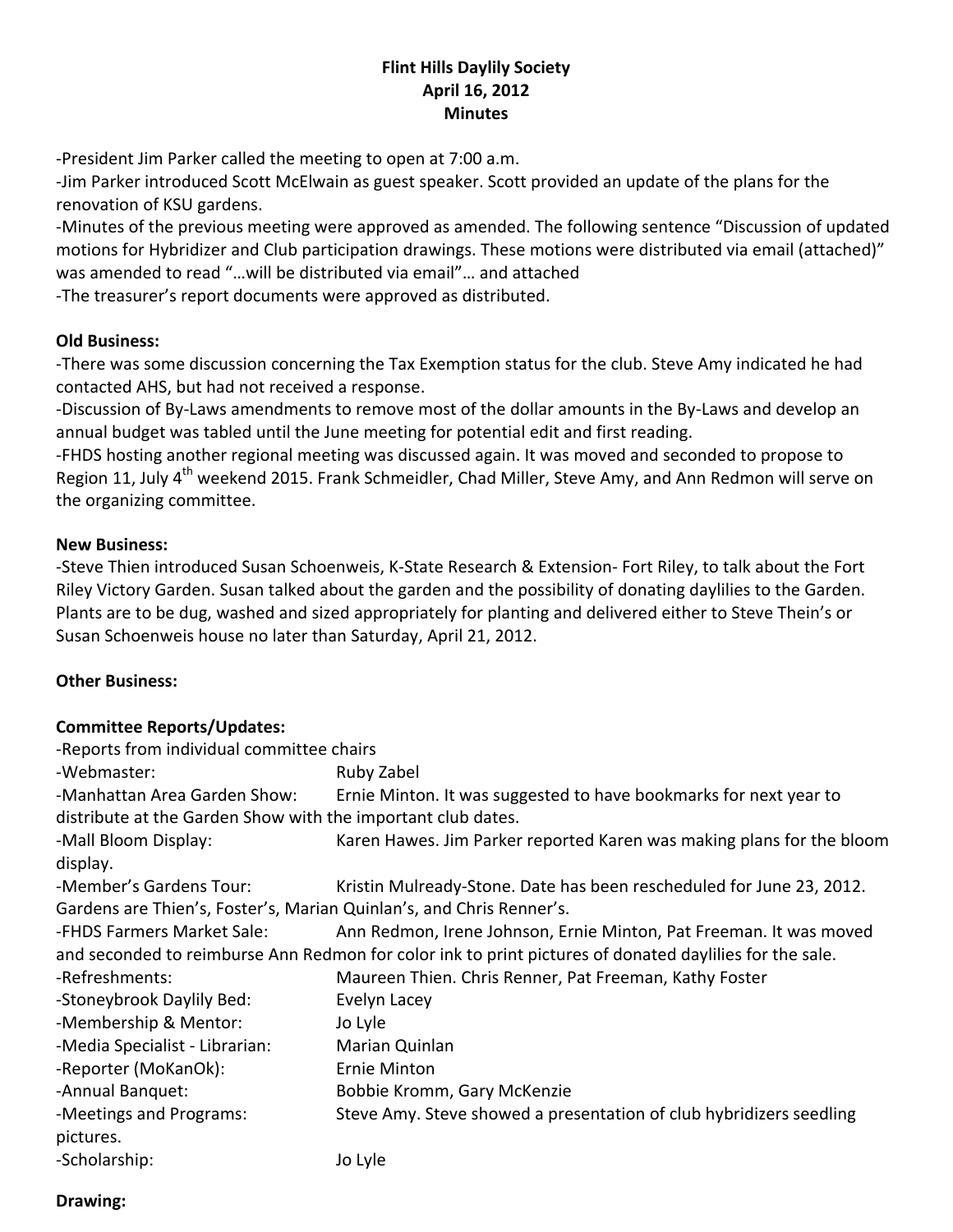‐Frank Schmeidler conducted the daylily drawing.

‐Meeting adjourned at 8:47 p.m. Next meeting is Monday, June 4, 2012 Throckmorton 2002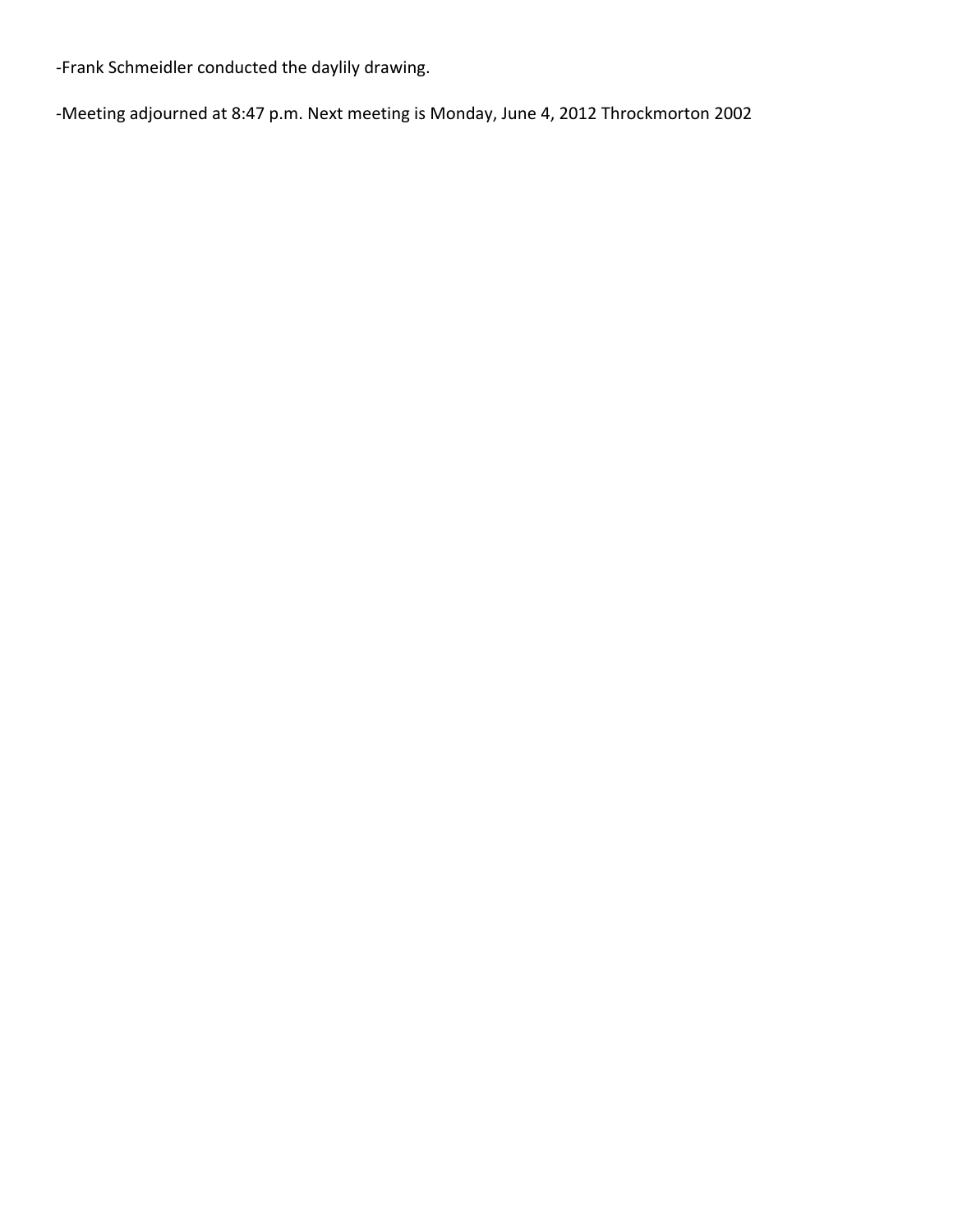### **Flint Hills Daylily Society June 4, 2012 Minutes**

‐President Jim Parker called the meeting to order at 7:05 p.m.

‐Frank Schmeidler distributed the criteria for the hybridizer award and asked people to check off what they have done.

‐Jim Parker introduced Patti Waterman as guest speaker. Patti is a hybridizer from Central Missouri in rural Osage County. Patti presented her work in hybridizing.

‐Minutes of the previous meeting were approved as amended. The time was changed from 7:00 a.m. to 7:00 p.m. Susan Schoneweis' name had been misspelled and the spelling was corrected. Irene Johnson had reported at the April meeting that Evelyn Lacey had put down mulch and done other maintenance work at the Stoneybrook Daylily Bed, which was not included in the minutes.

‐The treasurer's report documents were approved as distributed.

## **Old Business:**

‐Discussion of proposed changes to 2013 Constitution. Suggestion that if the club attains non‐profit status and should disband, that any remaining funds be distributed among other clubs in Kansas that are 501 3(c) organizations. Further discussion tabled for August meeting.

‐Further discussion of developing an annual budget. As part of the discussion, there was a motion to remove the \$400 amount for the drawings from the By‐laws. According to our By‐laws, we have a motion at one scheduled meeting and vote upon it at the next scheduled meeting. Will vote on this issue at the August meeting.

### **New Business:**

‐Jim Parker reminded the group that the regional is coming up and people need to register if they are going to do so.

### **Other Business:**

Announcement: The Garden Tour is this Sunday, June 10, from 1‐5 p.m.

# **Committee Reports/Updates:**

Reports from individual committee chairs:

‐**Webmaster: Ruby Zabel**

# ‐**Manhattan Area Garden Show: Ernie Minton**

‐**Mall Bloom Display: Karen Hawes**. Bloom display will be July 7, 2012. We hand out 3,000 or more bookmarks at each show. Karen asked for members' opinion on three possible colors for this year's bookmark. Consensus to have some of each color. We need more people to sign up to work at the bloom display. We particularly need volunteers to help set out the blooms people bring. Please give Karen a list of new cultivars and names of blooms a week ahead of time that you think will be in bloom. Karen will make up the labels for blooms if people send her the names of blooms they will bring to the show. Karen also requested that people drop off old catalogs or give them to Ann or Karen ahead of time so people who want to know where to order daylilies can take old catalogs home. Kristin Mulready‐Stone suggested that we draw up a list of hybridizer websites to hand out to people who want to know where they can order daylilies in lieu of distributing old catalogs. Finally, if members are willing to share a list of what they have in their gardens to sell to club members who want a particular plant, please send such a list to Karen.

‐**Member's Gardens Tour: Kristin Mulready‐Stone**. We are scheduled for June 23, 2012 at 8 a.m. The tour will begin at the Fosters', then go on to the Thiens', then Chris Renner's, and end at Marian Quinlan's. Marian will not be at her house that day, but her daughter will likely be there to greet people.

‐**FHDS Farmers Market Sale: Ann Redmon, Irene Johnson, Ernie Minton, Pat Freeman**. The sale will be September 8.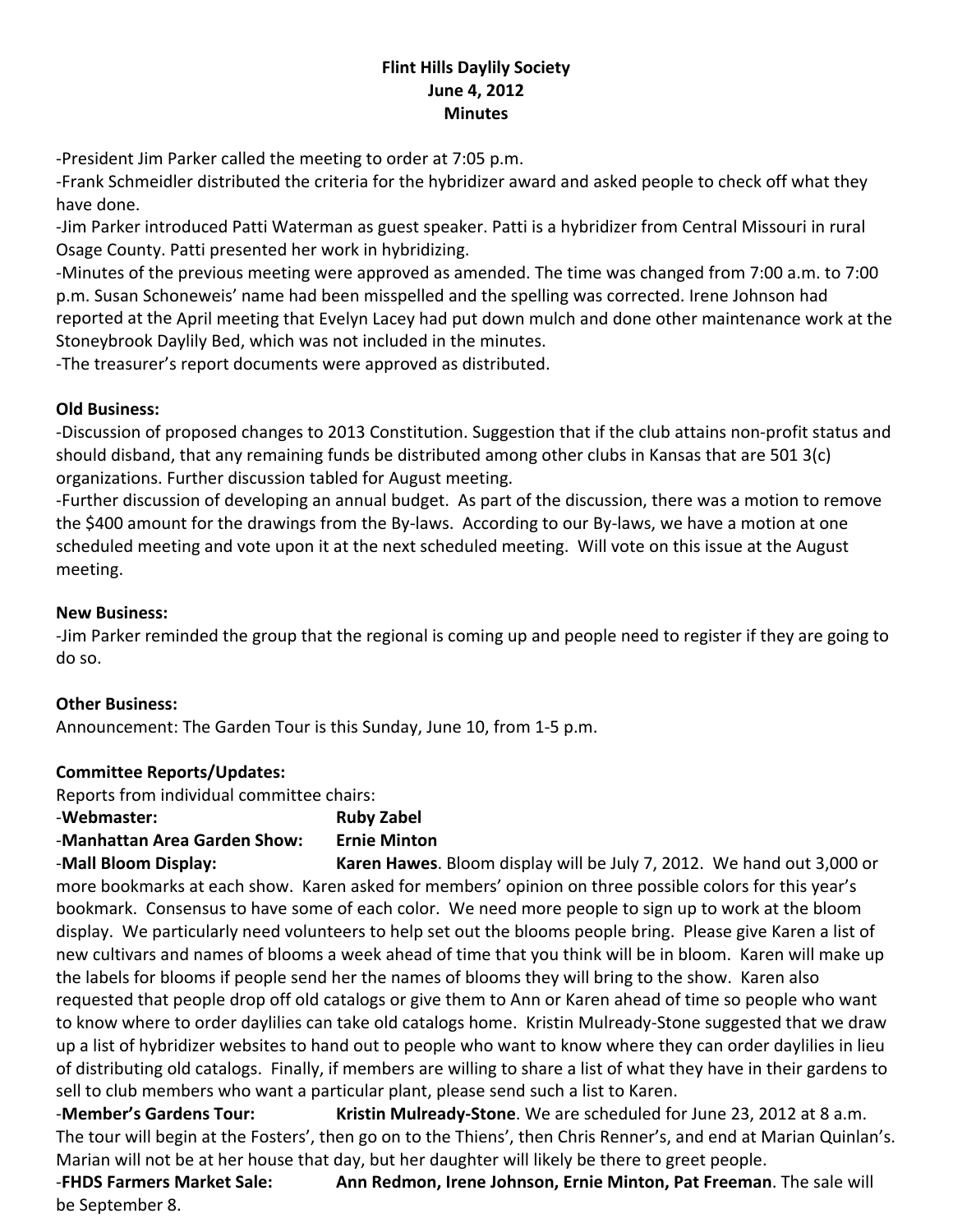| -Refreshments:                                     | Maureen Thien. Tonight's refreshments were provided by Maureen        |
|----------------------------------------------------|-----------------------------------------------------------------------|
| Thien, Jeanette Schuler, Sally Lee and Ruby Zabel. |                                                                       |
| -Stoneybrook Daylily Bed:                          | Evelyn Lacey. No report.                                              |
| -Membership & Mentor:                              | Jo Lyle. No report.                                                   |
| -Media Specialist - Librarian:<br>wants to use it. | Marian Quinlan. Marian has the labeler, but it is available if anyone |
| -Reporter (MoKanOk):                               | Ernie Minton. No report.                                              |
| -Annual Banquet:                                   | Bobbie Kromm, Gary McKenzie. It will be at the Manhattan Public       |
| Library on September 24.                           |                                                                       |
| -Meetings and Programs:                            | <b>Steve Amy.</b> Steve Thien asked if the club continues to consider |

**rograms: budge Steve Amy.** Steve Thien asked if the club continues to co Throckmorton a suitable meeting place. Gary McKenzie reported the Senior Center is available for FHDS meetings at no charge. The Congregationalist Church on Poyntz is also a possibility. Jane Amy suggested an ad-hoc committee to assess the possible locations. Jane Amy, Gary McKenzie, Bernie Schmidt volunteered to serve on that committee to change location of meetings for next year.

‐**Scholarship: Jo Lyle.** No report.

‐Regional 2015 Committee – Jim Parker heard back from Randall Barron. He accepted our offer to host the 2015 Regional.

#### **Drawing:**

‐Frank Schmeidler conducted the daylily drawings.

‐Meeting adjourned at 9:25 p.m. Next meeting is Monday, August 6, 2012 Throckmorton 2002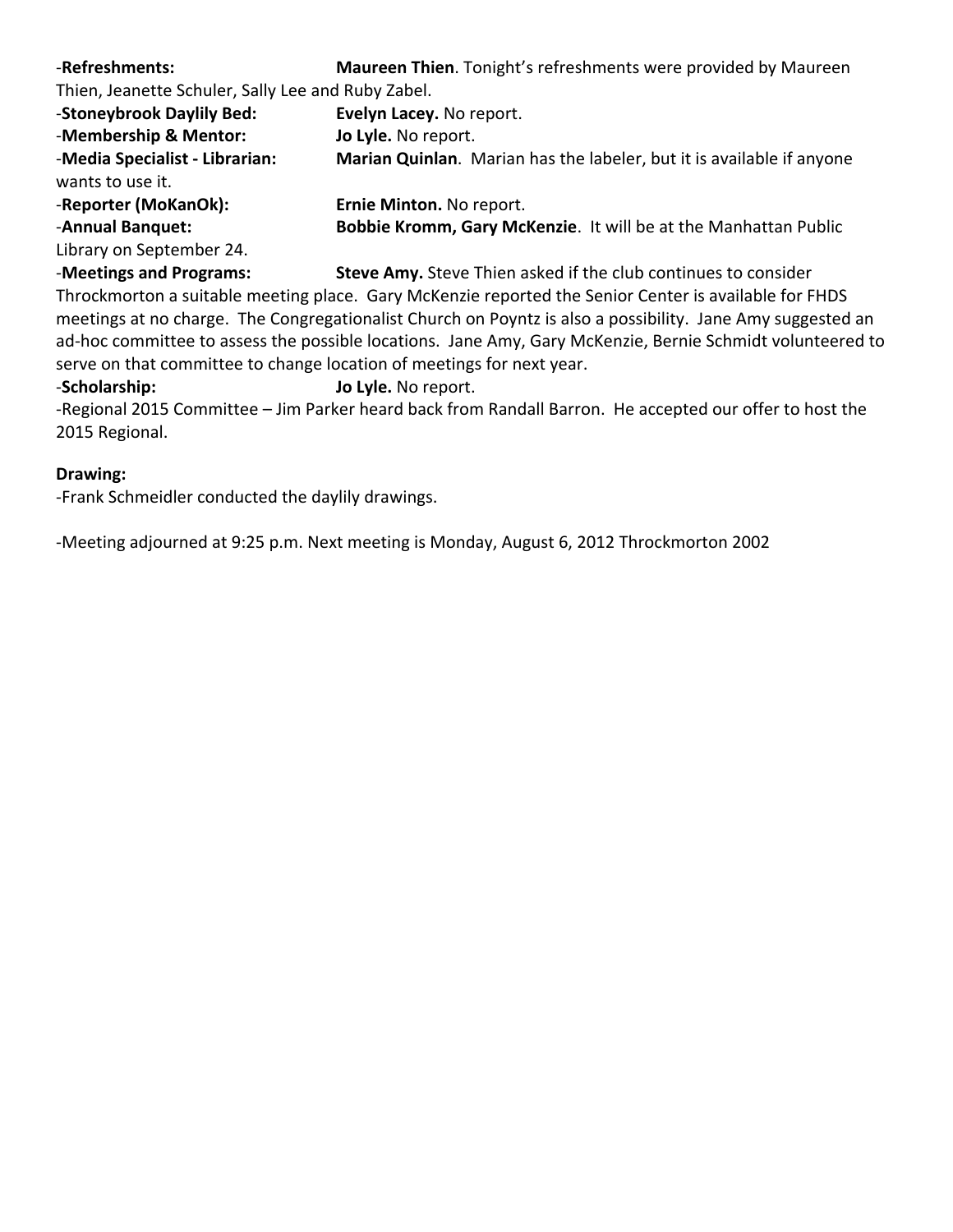Flint Hills Daylily Society August 6, 2012 **Minutes** 

President Jim Parker called the meeting to order at 7:05 p.m. Meeting location was moved to the Manhattan Fire Station Auditorium, 2000 Denison Ave.

Jim began the meeting with greetings and welcome to new members.

Guest speaker was Bob Faulkner, hybridizer from Dayton, OH shared pictures of seedlings featuring patterns, eyes, and other focused elements of his hybridizing program.

Following break, resumed the business meeting.

Minutes of the previous meeting were approved as distributed. The financial report was approved as distributed.

Tax exemption status was reported on by Steve Amy. It was decided that the it was worthwhile to continue existing the non-profit status of the club.

Changes in by-laws were discussed as a second reading to remove dollar amounts. Was also decided that if club disbanded, proceeds would be divided between K-State Gardens and Region 11 of American Hemerocalis Society.

Jane Amy reported on availability of Manhattan Senior Center. Cost will be \$50 for four hours. But, Jane cut a deal on plant donation in exchange for waiver of room fee. Club voted to move meetings next year to Senior Center.

No old business items were discussed.

Pre-sale potluck, Friday September 7 at Linda Marston's house.

Date for 2013 sale was discussed. Discussion was tabled until potluck meeting.

Jim reminded members to participate in popularity poll.

Irene reported on Farmer's Market Sale. Working again at Pat Freeman's plan to dig and wash on Wednesday and Thursday. Sign-up sheets were circulated for washing/tagging and working the sale. Ann will print pictures, so let her know of plants planned on being donated. Ernie will be in charge of advertising in Smoke Signal, Riley Countian, Manhattan Mercury. Sale flyers and pricing sheets were made available.

Ernie reported on submission of the MoKanOk article.

Details of the fall banquet will be forwarded to the group.

Ruby sent a donation to Shriner's in memory of Evelyn Lacey's husband. Maureen also sent a note of condolence.

Meeting concluded with plant drawing. Adjourned at 9:33 p.m.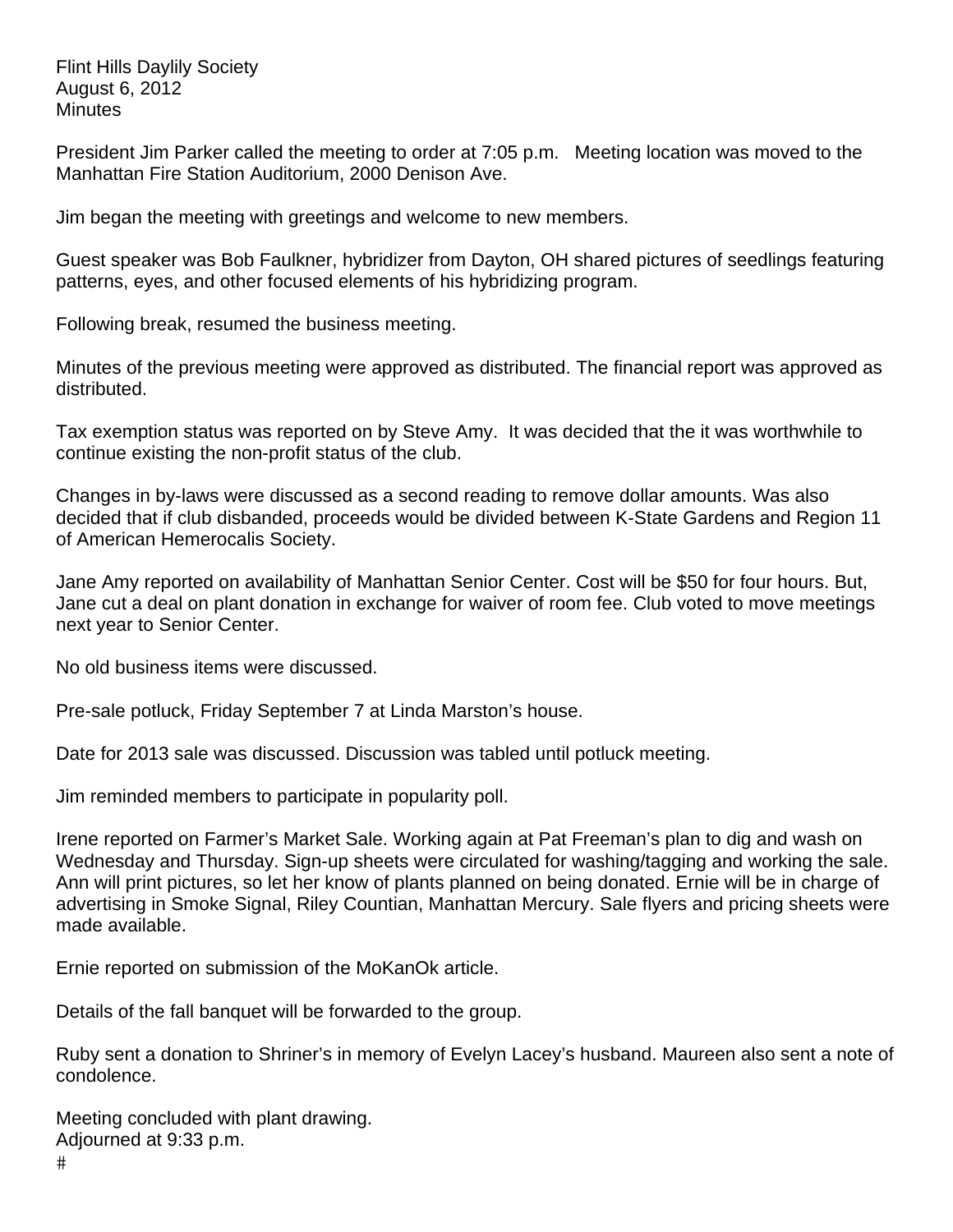### **Flint Hills Daylily Society September 24, 2012 Minutes**

President Jim Parker called the meeting to order at 6:45 p.m., following the annual banquet. Meeting location was the Manhattan Public Library Auditorium, 629 Poyntz Ave.

Ruby Zabel presented the Treasurer's Report. Income from the Farmers Market sale was estimated to be \$2,027, pending final figures on advertising expenses. The members approved the Treasurer's Report unanimously.

## **Old Business:**

There was no update on the Tax Exempt status.

Jim Parker raised the issue of the 2013 daylily sale date, saying it should be discussed in the context of the New Business item: Proposed Budget for 2013.

# **New Business:**

# **1. Proposed Budget for 2013**

The officers met prior to the meeting to discuss the FHDS Budget for 2013. Given declining revenues over the past three years, the officers discussed possible ways to cut costs and increase revenue in 2013. The officers brought several possible changes to the members for discussion.

- a. Jim Parker pointed out that his email message to members on 9/20/2012 stated that merging the Club Participation and Hybridizer Program drawings and criteria into a single drawing and a single set of criteria and requiring three of the criteria for a member to be eligible would eliminate one drawing and save the Club \$500/yr., not \$250/year, as stated in the email.
- b. Jim informed the members that he called the people who run the Farmers Market about moving the daylily sale to August and inquired about which weekend is the "Big Summer Blast," for which there is more advertising and which draws more foot traffic. The date for the 2013 Big Summer Blast has not yet been scheduled, but it typically coincides with the students' return, so will likely be 8/24/2013. The Farmers Market charges a bit more for booth space that weekend, since there is more advertising, Willie the Wildcat is present, along with bands, kids' activities, etc.
- c. Members discussed the possibility of holding the annual sale in August, rather than September. Some members pointed out that other clubs in the region hold their sales in May, which might be the best time. The rationale for the switch was that more people are thinking about planting at that time of year than in the heat of August. Members present also discussed holding a sale in early May, potting the plants that are leftover and having member volunteers care for them over the summer, then holding a second sale in August or September. There was discussion of whether this would require too much volunteering from members, but general consensus was that the bulk of the work would be in preparation for the May sale, with minimal work for a second sale of potted daylily plants in August or September. Potted plants could also be sold for a somewhat higher price of \$8- \$10 each. There was a motion to proceed with the idea of moving the sale to May, pending further inquiries re: (1) how much foot traffic there is at the Farmers Market in May vs. August and (2) What kinds of proceeds other clubs in the region get when they hold their sales in May. The motion passed.
- d. Swap and return plants.

The members discussed the possibility of:

- i. Reserving all swap plants for the September meeting.
- ii. Reserving all return plants (plants members have been "babysitting") for September.
- iii. Not having any purchased plants in September.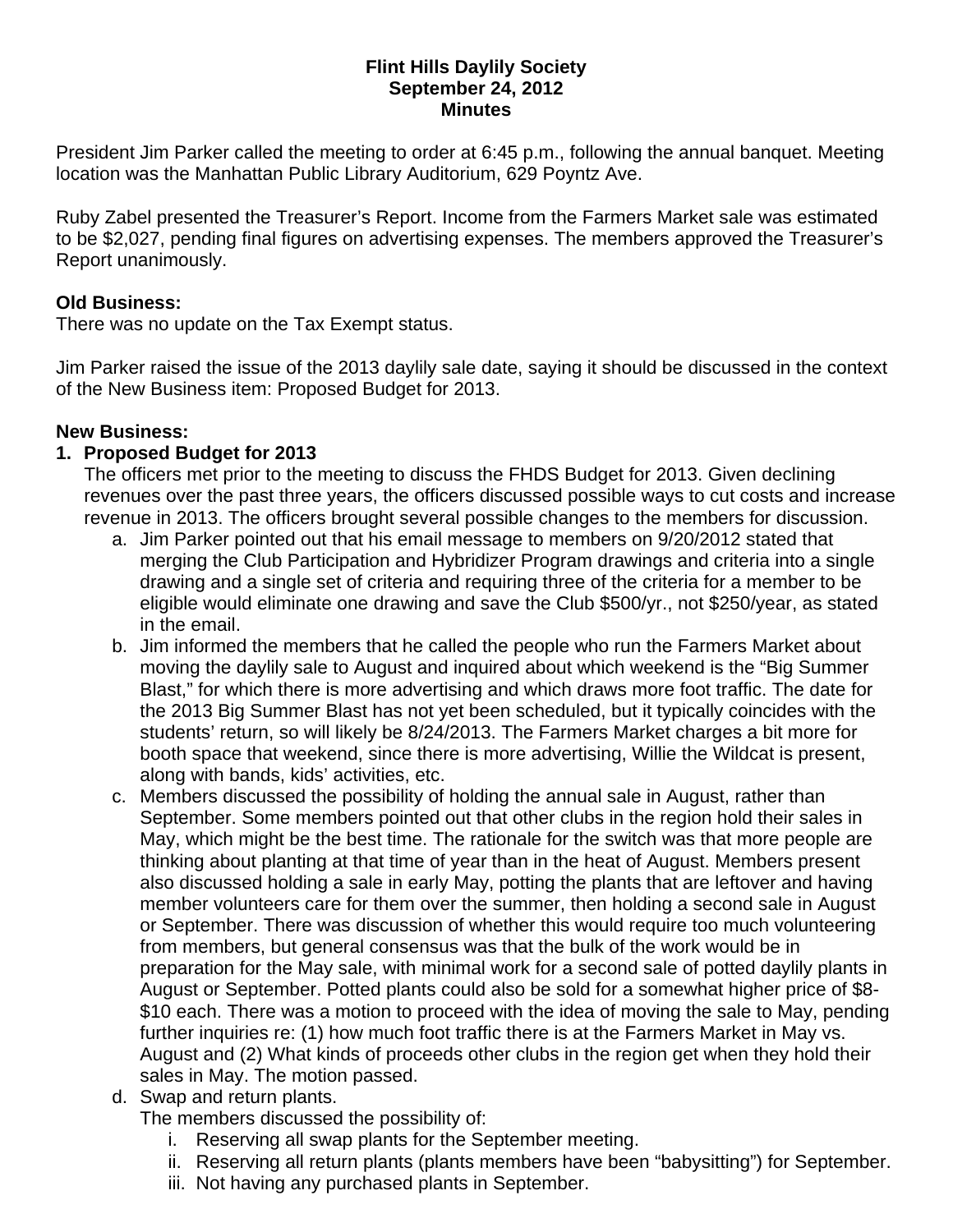Rationale: Under this model, the club would not incur any expense for purchasing plants for the September meeting, but many/most/all members present would receive plants nonetheless.

- e. Should the club recoup \$300 instead of \$200 of the \$400 the club spends on plants for each drawing? Jim Parker acknowledged this would require a change in the by-laws.
	- i. Steve Thien pointed out that when the club pays \$400 for daylilies for members, the hybridizers who send the plants often send well more than \$400 worth of plants. Sometimes the hybridizers send as much as \$1,000 worth of plants. Steve Thien suggested that the club could, therefore, recoup the full \$400 of cash expended and still get a great deal for members.
	- ii. Christopher Renner suggested building some flexibility into the language of the bylaws so they will not have to be changed so frequently. Jo Lyle proposed changing the by-laws to state the percentage members pay for plant drawings should be established each year when the officers establish the budget. If revenues are up, the percentage recouped could go down. When revenues are down, the percentage recouped could go up. This would allow flexibility in line with current revenue, rather than forcing the club to change the by-laws repeatedly to a specific percentage to be recouped.

The current language in the by-laws is: Article V. Special Expenses

… Section 3

…

"…If the member's name is drawn, the member may purchase the daylily for one half of the purchase price."

The proposed change to the by-laws is:

"…If the member's name is drawn, the member may purchase the daylily at a percentage of the purchase price to be determined each year in line with the annual budget."

There was a motion to make this language change. The motion carried and the new language can be voted on at the February meeting.

- f. Christopher Renner proposed transferring \$5,000 of funds to a longer-term, interestbearing entity such as a CD (Certificate of Deposit) as a way to generate some income on an annual basis. Other members pointed out that with interest rates so low, it might not be worth it. There was general consensus that this idea was worth exploring to determine what current rates of interest are for CDs and that generating even a small amount of income in this manner might be better than no income. There was also recognition that this might not be compatible with Tax-Exempt status.
- g. Should the club suspend the annual \$500 scholarship until after hosting the 2015 Regional Meeting as a cost-saving measure?

Members expressed opinions both for and against suspending the scholarship. Jim Parker called for a motion for either position. No member offered a motion for or against. Kristin Mulready-Stone moved to let the Budget Committee, which consists of the elected officers, make the final decision on whether or not to suspend the scholarship. The motion passed.

h. Should the club reduce the number of speakers as a cost-saving measure?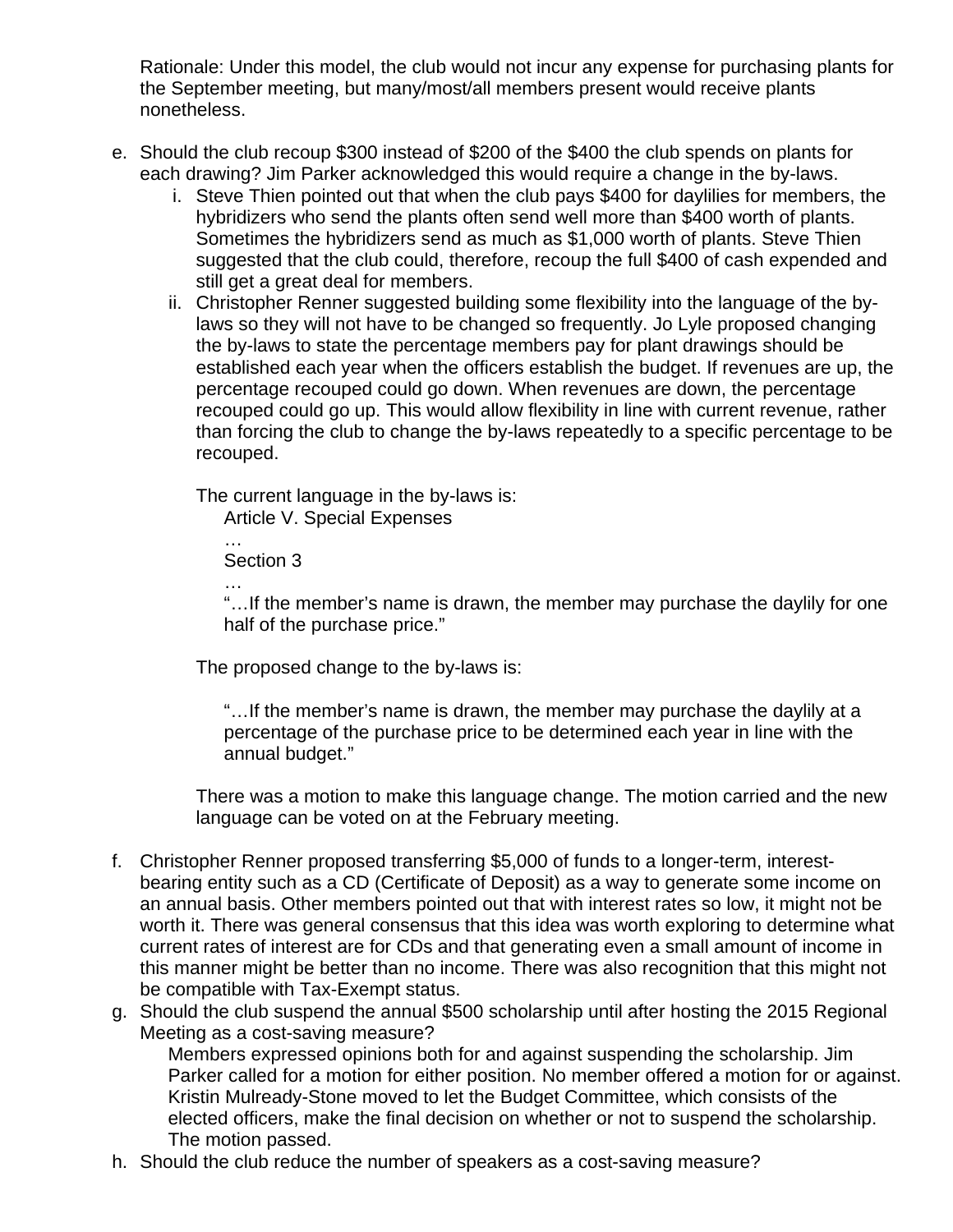There was discussion of bringing in a speaker for a joint meeting of more than one club in the region. By consensus, the members present agreed to leave this decision to the officers.

i. Instead of holding a banquet for which the club provides meat and members bring sides and desserts, should the club hold the September meeting at a restaurant meeting room and have members order a-la-carte from the menu, with each member paying for his/her own meal?

The members present agreed, by consensus, to have the officers form an ad hoc committee to determine possible locations, cost, and menu. The ad hoc committee will report to the members at a future meeting.

j. As a revenue-generating measure, when members who have been "babysitting" plants return them after the specified time period, should the club charge those who receive these plants through a drawing instead of the current practice of giving these plants away for free?

There was a general consensus that this practice would be acceptable, but no vote was held.

## **2. Election of 2013 Officers**

The proposed slate of officers for 2013 was:

Steve Amy, president; Steve Thien, vice-president; Ruby Zabel, treasurer; Kristin Mulready-Stone, secretary.

The proposed slate was approved unanimously.

### **3. Committee Reports/Updates:**

| -Webmaster:                    | <b>Ruby Zabel</b>                                                               |
|--------------------------------|---------------------------------------------------------------------------------|
|                                | No report. If anyone has information that should be posted,                     |
|                                | please let Ruby know.                                                           |
| -Manhattan Area Garden Show:   | <b>Ernie Minton</b>                                                             |
|                                | No report.                                                                      |
| -Mall Bloom Display:           | <b>Karen Hawes</b>                                                              |
|                                | No report.                                                                      |
| -Member's Gardens Tour:        | Kristin Mulready-Stone                                                          |
|                                | No report.                                                                      |
|                                | -FHDS Farmers Market Sale: Ann Redmon, Irene Johnson, Ernie Minton, Pat Freeman |
|                                | Of the daylilies remaining after the sale, the club donated some                |
|                                | to Meadowlark and some to Westmoreland City Parks. The rest                     |
|                                | were thrown out.                                                                |
| -Refreshments:                 | Maureen Thien                                                                   |
|                                | No report.                                                                      |
| -Stoneybrook Daylily Bed:      | Evelyn Lacey                                                                    |
|                                | No report.                                                                      |
| -Membership & Mentor:          | Jo Lyle                                                                         |
|                                | No report. Please be sure to let Jo know of any important events                |
|                                | affecting members, so she can send a card or note on behalf of                  |
|                                | the club.                                                                       |
| -Media Specialist - Librarian: | <b>Marian Quinlan</b>                                                           |
|                                | No report.                                                                      |
| -Reporter (MoKanOk):           | <b>Ernie Minton</b>                                                             |
|                                | No report.                                                                      |
| -Annual Banquet:               | Bobbie Kromm, Gary McKenzie                                                     |
|                                | No report.                                                                      |
| -Scholarship:                  | Jo Lyle                                                                         |
|                                | No report.                                                                      |